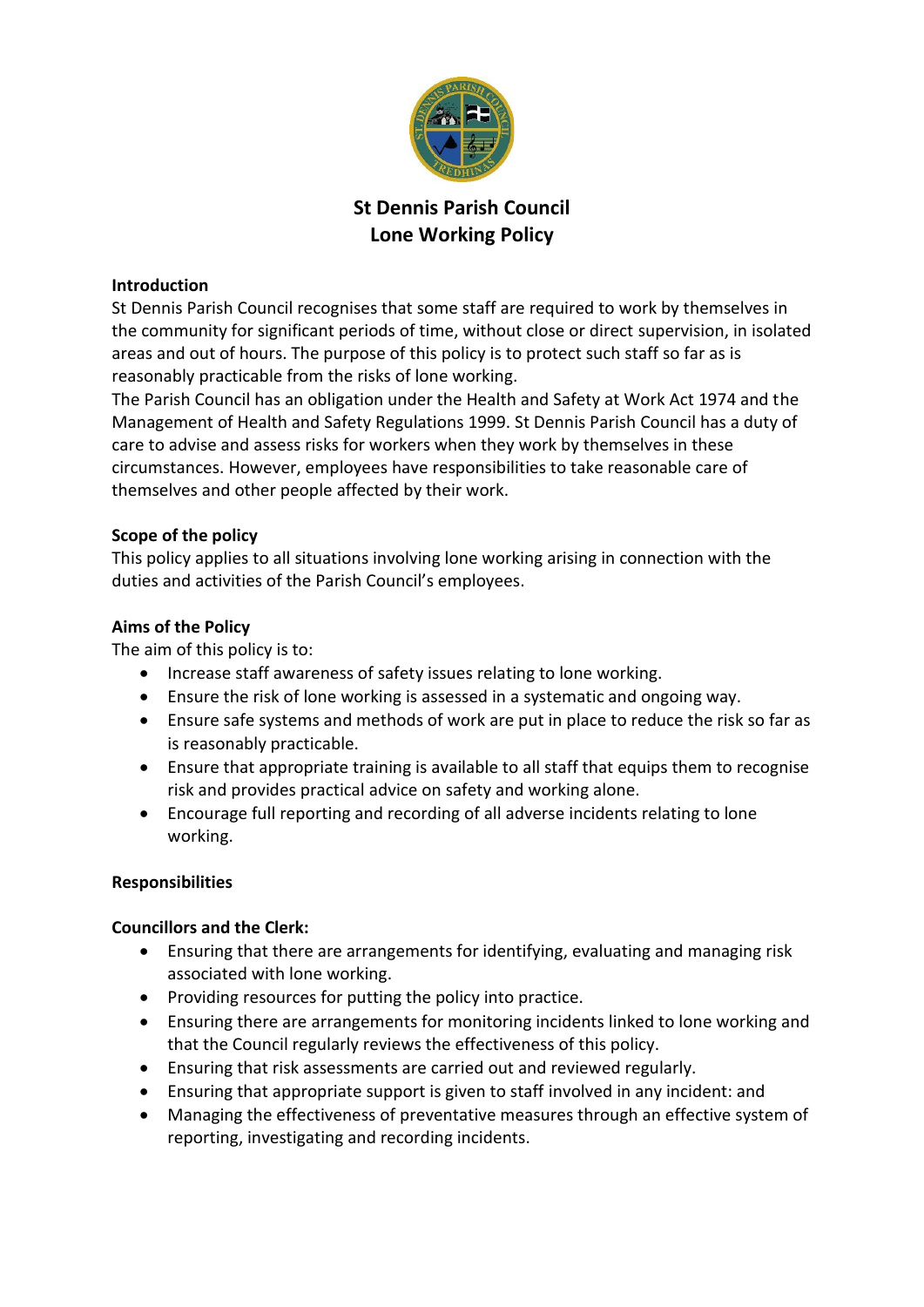#### **Employees:**

- Taking reasonable care of themselves and others affected by their actions.
- Co-operating by following rules and procedures designed for safe working.
- Reporting all incidents that may affect the health and safety of themselves or others and asking for guidance.
- Taking part in training designed to meet the requirements of the policy.
- Reporting any dangers or potential dangers they identify or any concerns they might have in respect of working alone.

#### **Good Practice for lone working**

- Carry a mobile phone with you
- Do not put yourself at undue risk and discuss any concerns with the clerk or Chairman.
- During working hours, all staff should advise the office of where they are going and their estimated time of arrival back.
- If working outside of normal office hours, all staff should advise the Clerk of the estimated time of start and finish and contact the office once they have left the workplace.
- An "out of normal working hours" phone number for the Chairman will be issued to any member of staff working alone during such a period.
- If, in the course of working away from the workplace, plans change significantly this should be communicated back to the Clerk or chairman.
- If a job is assessed to have a sufficient risk, arrangements should be made with the officer or Clerk to check that a lone worker has returned. If possible, delay the visit until two members of staff can attend.
- Telephone contact between a lone worker and the Chairman or Clerk may also be advisable. Staff should avoid being left on their own with a client in their workplace, or leaving a colleague in this situation
- Lone workers should have access to first aid kits suitable for treating minor injuries.
- Lone workers should be provided with personal safety equipment where this is necessary.
- Occasionally a risk assessment may indicate that lone workers need training in first aid.
- Before making a site visit, lone workers must have full knowledge of the hazards, and risk to which they may be exposed to and apply control measures to eliminate or reduce the potential risks.
- Office based staff must keep the office door locked and confirm identity before allowing visitors access.
- Council has agreed that the office-based staff will be available to the public and councillors during the office opening hours (Monday to Friday 9.30am to 12.30pm) on a 'drop-in basis' to carry out Council business. During this period a lone worker shall have access to the means of summoning emergency assistance by phone.
- All lone workers will notify the office in the first instance or the Chairman to inform when starting and leaving work.
- If working in remote locations workers are to inform the office where the location is, when they leave and when they return, if the office is not an available option then contact should be made with the Chairman.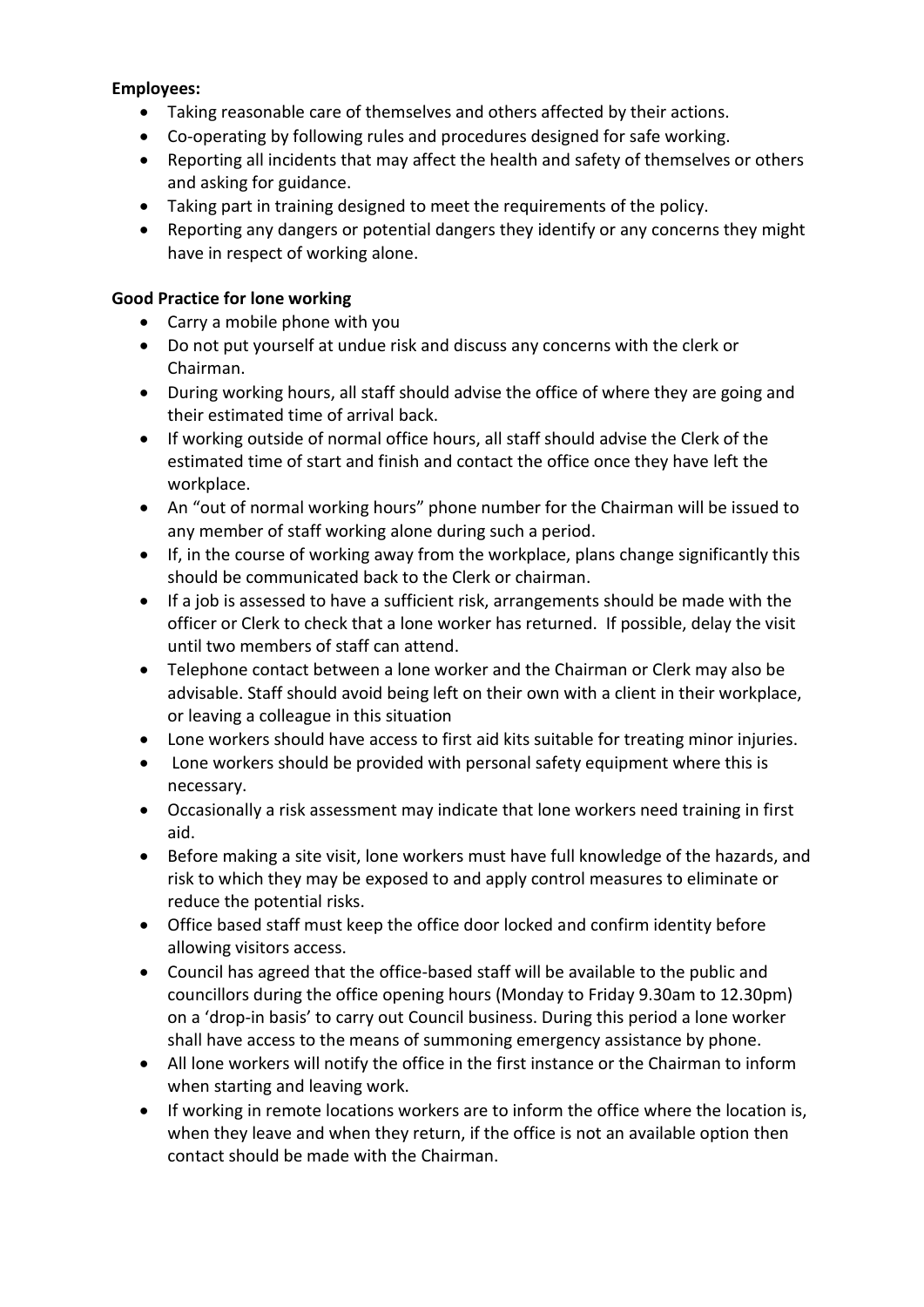#### **Risk Assessment**

A risk assessment is essential to good risk management.

Assessment will be carried out for and by all staff whose working practice makes them vulnerable. This includes staff that are site based but work in isolation as well as mobile staff whose work takes them out into the community. Recommendations will be made to eliminate or reduce the risk to the lowest level reasonably practicable.

A lone workers checklist will be completed (See Appendix 1). This will be used as a tool to identify if the existing control measures are adequate and if not, what modifications or additional actions can be considered necessary to help reduce the risks associated with lone working.

Once the check list has been completed a risk assessment will be carried out and documented as a risk assessment form.

Risk assessments:

- Risk of violence and aggression
- Isolated areas
- Sudden Illness
- Safety of equipment for individual use
- channels of communication in an emergency
- Travelling between sites
- Reporting and recording arrangements
- Communication and traceability
- Personal safety/security

This list is not exhaustive and other risks may be identified during the assessment process. Following completion of the Risk Assessment, consideration will be given to any appropriate action that is required.

## **Incident reporting**

An incident is defined as "an unplanned or uncontrolled event or sequence of events that has the potential to cause injury, ill health or damage".

In order to maintain an appropriate record of incidents involving lone workers it is essential that all incidents be reported to the clerk who will prioritise each incident and identify any immediate action. Staff should ensure that all incidents where they feel threatened or 'unsafe' (even if this was not a tangible event/experience) are reported. This includes incidents of verbal abuse.

## **Contacting / involving the police**

The Council is committed to protecting staff from violence and assault and will support criminal proceedings against those who carry out assault. All staff are encouraged to report violent incidents to the police and will be supported by the council throughout the process. Except in cases of emergency, employees should inform the clerk of any incident immediately. The clerk will thereafter take responsibility for contacting the police to report details of the incident.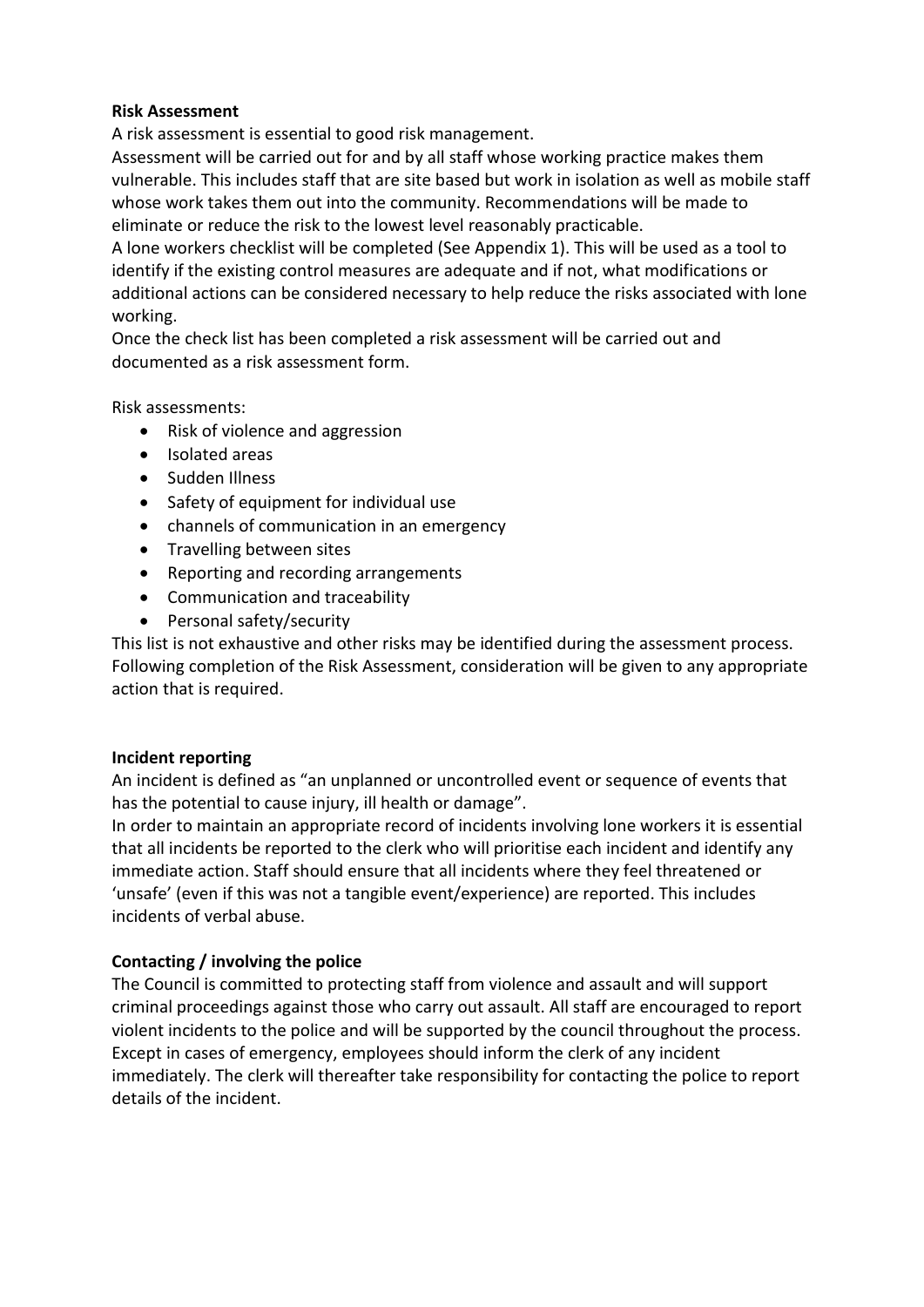#### **Support for staff**

Employees working for the Council should know that their safety comes first. Staff should be aware of how to deal with situations where they feel they are at risk, or unsafe. Staff should also recognise how their own actions could influence or even trigger an aggressive response. The clerk will ensure that lone workers training needs are assessed and that they receive appropriate training.

#### **Immediate support following a violent incident**

In the event of a violent incident involving a lone worker, the clerk will immediately ensure that the employee receives any necessary medical treatment and/or advice. If an incident occurs out of hours the Chairman of the Parish Council should be contacted. The clerk will also consider whether the employee needs specific information or assistance relating to legal or insurance aspects. The clerk will also ensure appropriate written and verbal reporting of any violent incident.